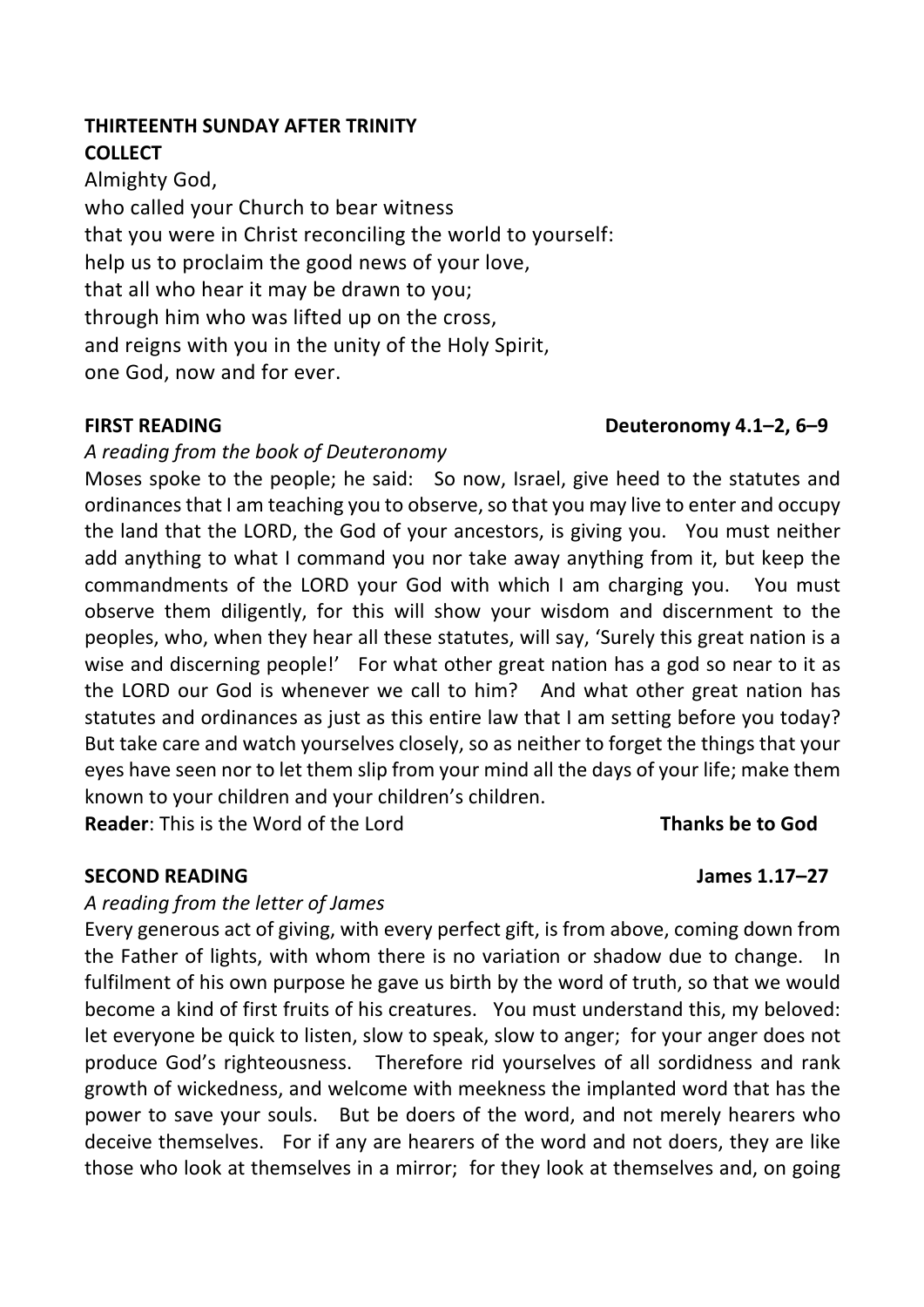away, immediately forget what they were like. But those who look into the perfect law, the law of liberty, and persevere, being not hearers who forget but doers who act – they will be blessed in their doing. If any think they are religious, and do not bridle their tongues but deceive their hearts, their religion is worthless. Religion that is pure and undefiled before God, the Father, is this: to care for orphans and widows in their distress, and to keep oneself unstained by the world. **Reader:** This is the Word of the Lord **Thanks be to God** 

## **GOSPEL Mark 7.1–8, 14–15, 21–23**

**Alleluia, Alleluia, Alleluia, Alleluia** 

# **Father we praise you as Lord, all of the earth gives you worship,**

**for your majesty fills the heavens, fills the earth.**

**Alleluia, Alleluia, Alleluia, Alleluia** 

*Hear the gospel of our Lord Jesus Christ according to Mark*

## *Glory be to you, O Lord*

When the Pharisees and some of the scribes who had come from Jerusalem gathered around Jesus, they noticed that some of his disciples were eating with defiled hands, that is, without washing them. (For the Pharisees, and all the Jews, do not eat unless they thoroughly wash their hands, thus observing the tradition of the elders; and they do not eat anything from the market unless they wash it; and there are also many other traditions that they observe, the washing of cups, pots, and bronze kettles.) So the Pharisees and the scribes asked him, 'Why do your disciples not live according to the tradition of the elders, but eat with defiled hands?' Jesus said to them, 'Isaiah prophesied rightly about you hypocrites, as it is written, "This people honours me with their lips, but their hearts are far from me; in vain do they worship me, teaching human precepts as doctrines." You abandon the commandment of God and hold to human tradition.' Then he called the crowd again and said to them, 'Listen to me, all of you, and understand: there is nothing outside a person that by going in can defile, but the things that come out are what defile. For it is from within, from the human heart, that evil intentions come: fornication, theft, murder, adultery, avarice, wickedness, deceit, licentiousness, envy, slander, pride, folly. All these evil things come from within, and they defile a person.'

*This is the Gospel of the Lord* **Praise be to you, O Christ Alleluia, Alleluia, Alleluia, Alleluia**

## **POST COMMUNION**

God our creator, you feed your children with the true manna, the living bread from heaven: let this holy food sustain us through our earthly pilgrimage